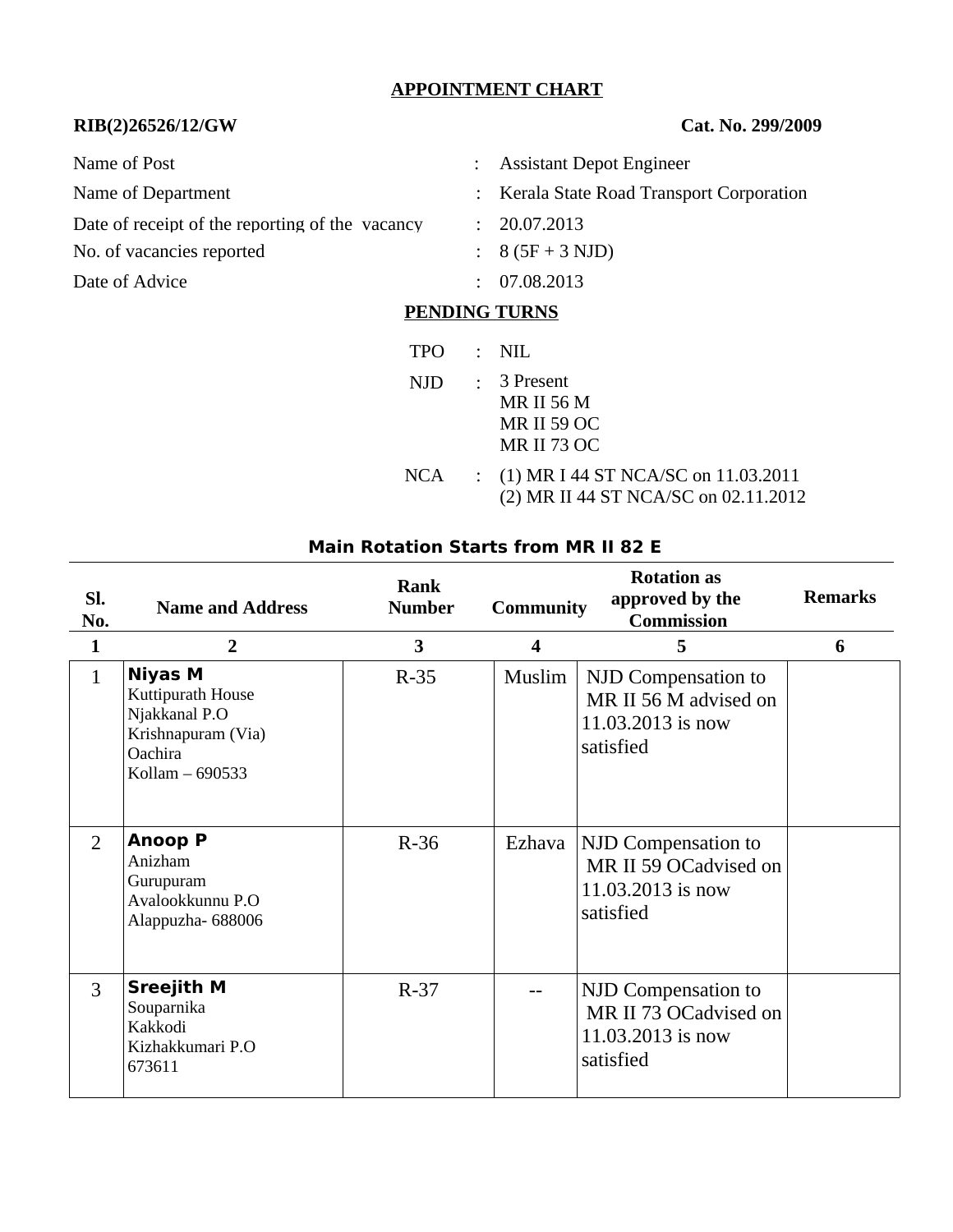# **Main Rotation Stands at MRII (81) OC already filled up. Rotation to be Continued from MR II (82) E**

| $\overline{4}$ | Aji Balakrishnan<br>Aji Bhavan<br>Kochalummoodu<br>Kollam Dist.<br>Chithara P.O<br>691559                     | $R-41$   |                   | Ezhava   MR II (87) OC                                                                               |  |  |
|----------------|---------------------------------------------------------------------------------------------------------------|----------|-------------------|------------------------------------------------------------------------------------------------------|--|--|
| 5              | <b>Arun George</b><br><b>Edathattel House</b><br>Kalloorkad<br>Ernakulam District<br>Kalloorkad P.O<br>686668 | $R-38$   |                   | MR II (83) OC                                                                                        |  |  |
| 6              | <b>Arun K Sasidharan</b><br>Pulithara House<br>Ezhikkara<br>N Paravur<br>Ezhikkara P.O<br>683513              | $R-95$   | <b>SC</b>         | MR II 84 SC/NCA<br>Compensation to MR I<br>44 ST/NCA SC on<br>11.03.2013. No ST<br>available /NCA-SC |  |  |
| $\overline{7}$ | <b>Abhilash G S</b><br>Edavalath<br>Chemanchery<br>Thuvvakkode<br>673304                                      | $R-40$   |                   | <b>MRII</b> (85) OC                                                                                  |  |  |
|                | MR II (86) M TPO to keep 50% rule                                                                             |          |                   |                                                                                                      |  |  |
| $\Omega$       | Anich V C                                                                                                     | $D = 4D$ | $E = \frac{1}{2}$ | MD H (02) F                                                                                          |  |  |

| 8 | <b>Anish KS</b><br>Karthara<br>Onampilly<br>Okkal P.O<br>683550 | $R-43$ | Ezhava   MR II $(82)$ E |  |
|---|-----------------------------------------------------------------|--------|-------------------------|--|
|   | (Ezhava)                                                        |        |                         |  |

# **OC/BC POSITION**

|                 | <b>OC</b> | <b>BC</b> | <b>NJD</b> | <b>Total</b> |
|-----------------|-----------|-----------|------------|--------------|
| <b>Previous</b> | 15        | 15        | 10         | 40           |
| <b>Present</b>  | 3         | 2         | 3          | 8            |
| <b>Total</b>    | 18        | 17        | 13         | 48           |